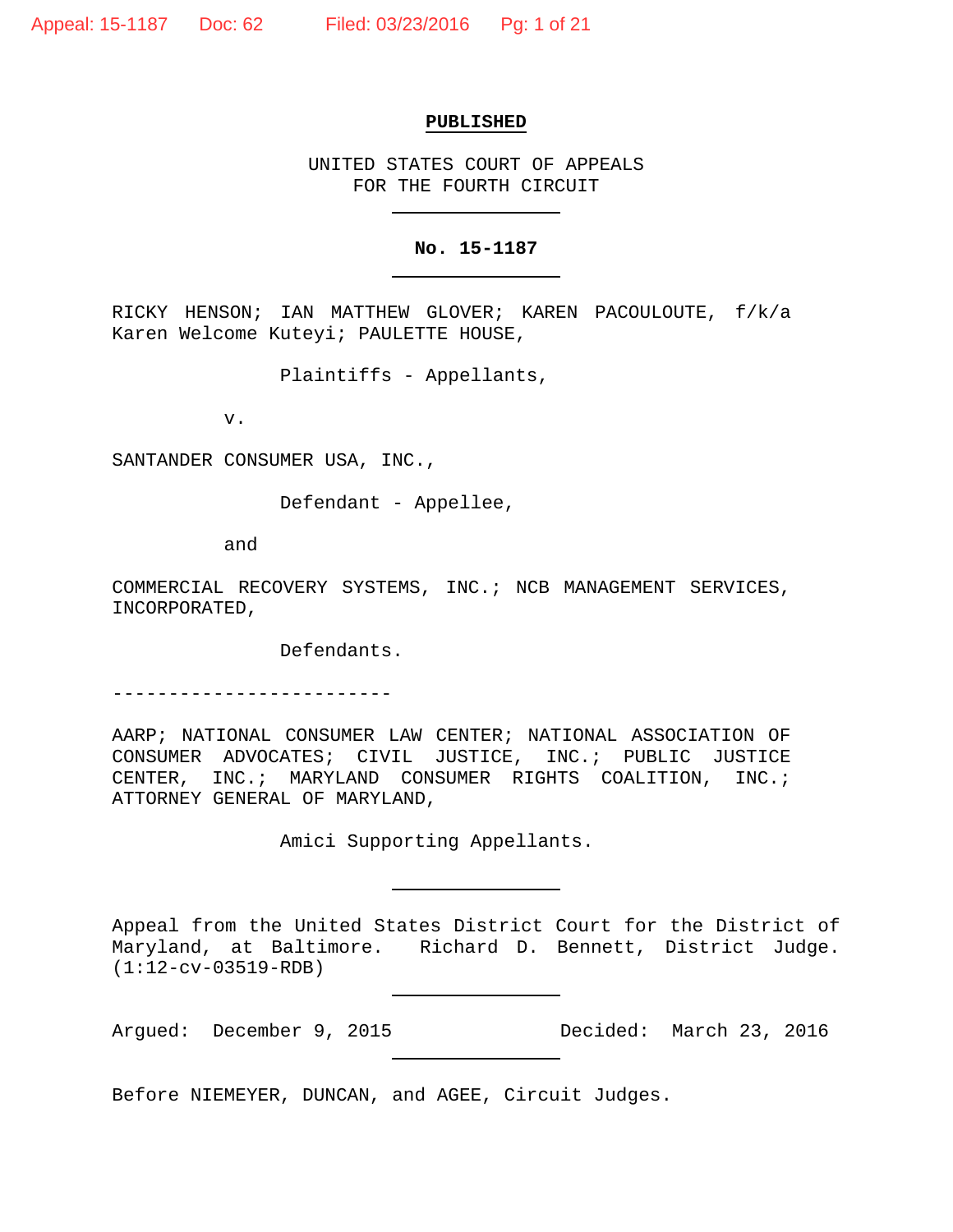Affirmed by published opinion. Judge Niemeyer wrote the opinion, in which Judge Duncan and Judge Agee joined.

**ARGUED:** Cory Lev Zajdel, Z LAW, LLC, Reisterstown, Maryland, for Appellants. Kim M. Watterson, REED SMITH LLP, Pittsburgh, Pennsylvania, for Appellee. **ON BRIEF:** Travis Sabalewski, Robert Luck Jr., Richmond, Virginia, Richard L. Heppner, REED SMITH LLP, Pittsburgh, Pennsylvania, for Appellee. Julie Nepveu, AARP FOUNDATION LITIGATION, Washington, D.C., for Amicus AARP. Joseph S. Mack, Catherine Gonzalez, CIVIL JUSTICE, INC., Baltimore, Maryland; Brian E. Frosh, Attorney General, OFFICE OF THE ATTORNEY GENERAL OF MARYLAND, Baltimore, Maryland, for Amici Attorney General of Maryland, Civil Justice, Inc., Maryland Consumer Rights Coalition, Inc., National Association of Consumer Advocates, National Consumer Law Center and Public Justice Center, Inc.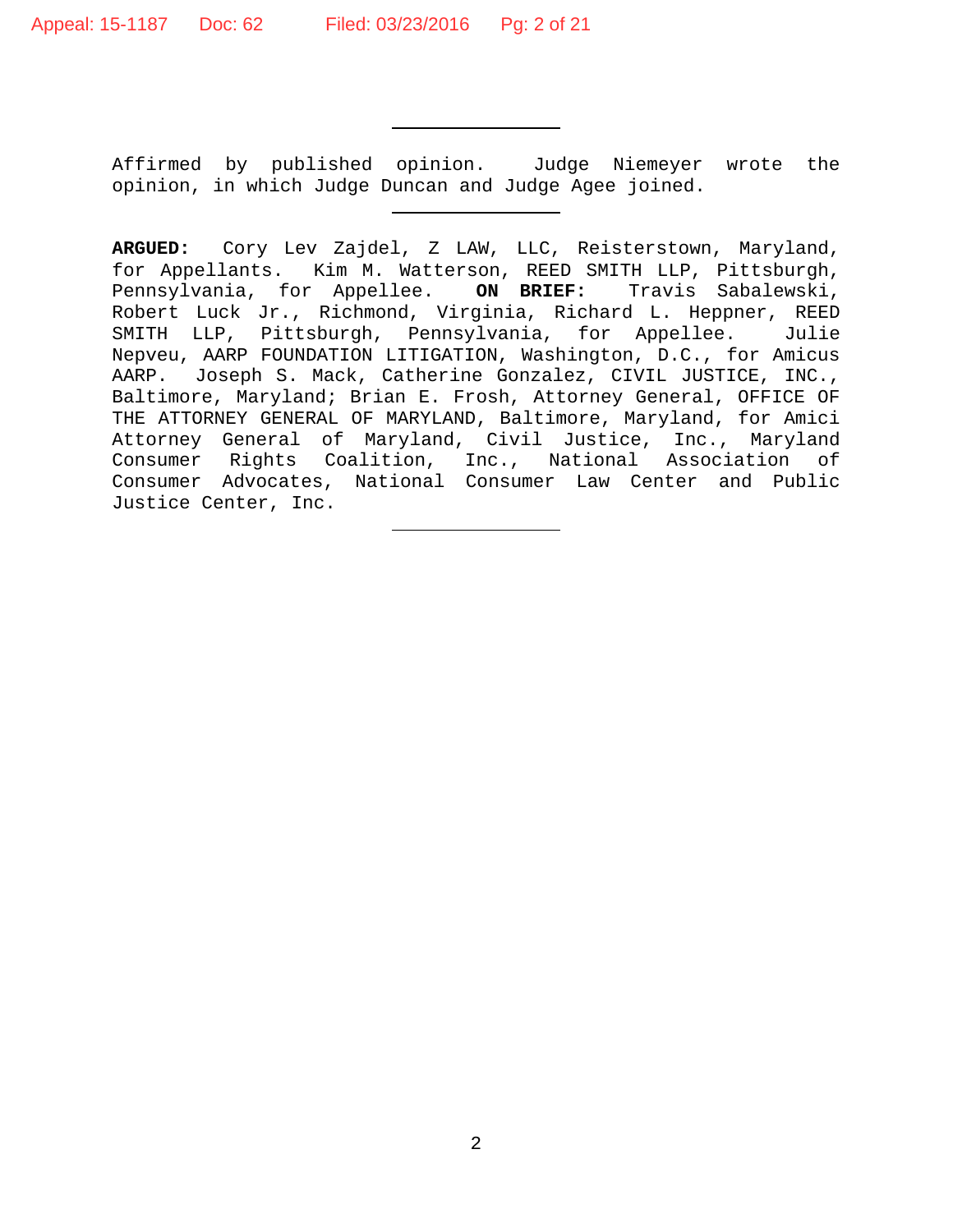NIEMEYER, Circuit Judge:

Four Maryland consumers commenced this action against Santander Consumer USA, Inc., and its agents, alleging that the defendants violated the Fair Debt Collection Practices Act ("FDCPA"), 15 U.S.C. §§ 1692-1692p, by engaging in prohibited collection practices when collecting on the plaintiffs' automobile loans. The loans were originally made by CitiFinancial Auto, and, after the plaintiffs were unable to make payments, CitiFinancial Auto foreclosed on the loans, leaving the plaintiffs obligated to pay deficiencies. CitiFinancial Auto then sold the defaulted loans to Santander as part of an investment bundle of receivables, and Santander thereafter attempted to collect on the loans it had purchased.

The district court granted Santander's motion to dismiss the claims against it under Federal Rule of Civil Procedure 12(b)(6) on the ground that the complaint did not allege facts showing that Santander qualified as a "debt collector" subject to the FDCPA. The court concluded that the complaint demonstrated that Santander was a consumer finance company that was collecting debts on its own behalf as a creditor and that the FDCPA generally does not regulate creditors collecting on debt owed to themselves.

We affirm. While the FDCPA is a somewhat complex and technical regulation of debt collector practices, we conclude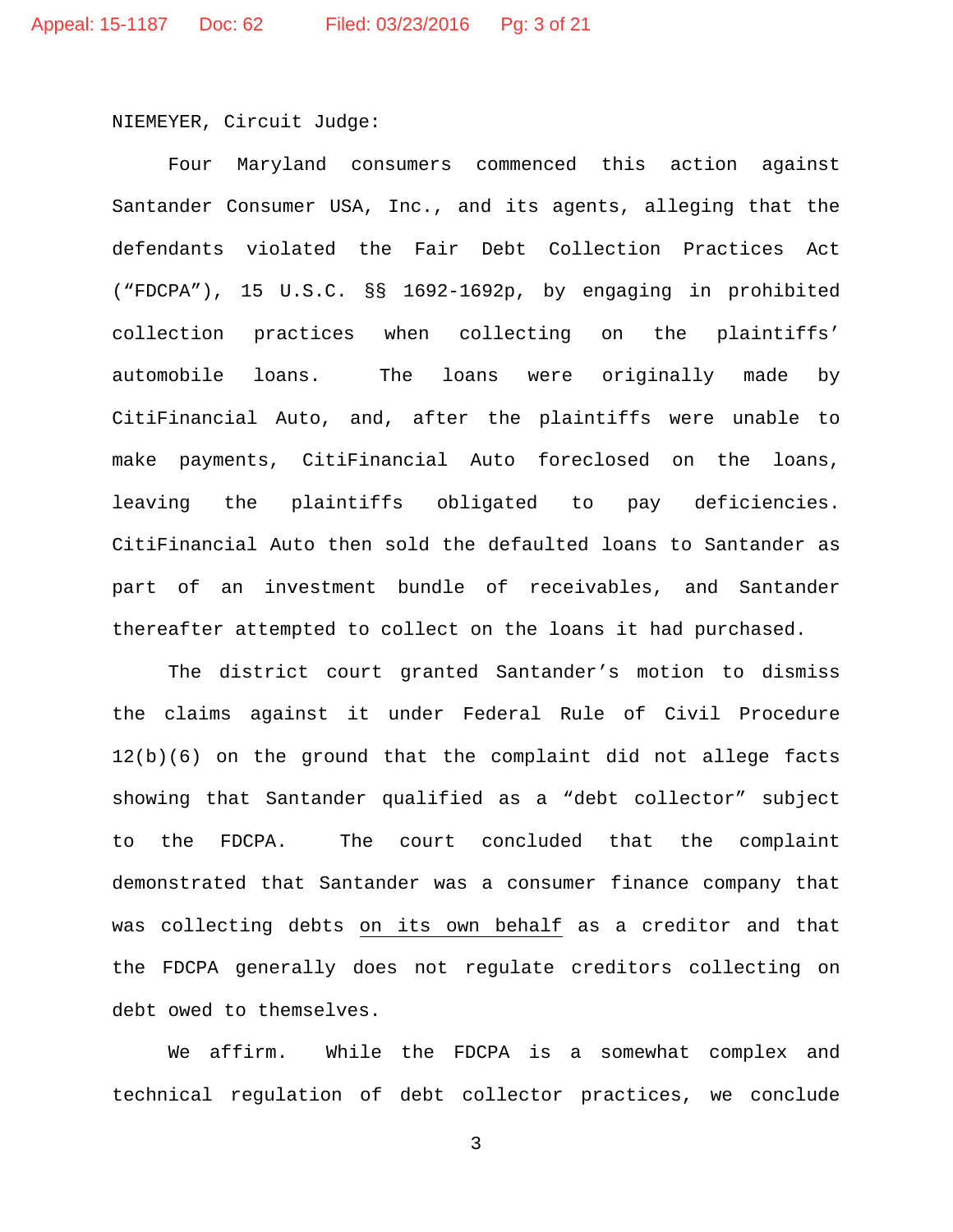that it generally does not regulate creditors when they collect debt on their own account and that, on the facts alleged by the plaintiffs, Santander became a creditor when it purchased the loans before engaging in the challenged practices.

I

Ricky Henson, Ian Glover, Karen Pacouloute, and Paulette House, Maryland consumers who are the plaintiffs in this action, each signed a retail installment sales contract with CitiFinancial Auto Credit, Inc., CitiFinancial Auto Corp., or CitiFinancial Auto, LTD (collectively, "CitiFinancial Auto") to finance the purchase of an automobile. When the plaintiffs were unable to make the payments required by the contracts and thereby defaulted, CitiFinancial Auto repossessed and sold their vehicles and subsequently informed each plaintiff that he or she owed a deficiency balance.

On December 1, 2011, CitiFinancial Auto sold \$3.55 billion in loan receivables, including the plaintiffs' defaulted loans, to Santander, a consumer finance company. The plaintiffs allege that, as part of its business, Santander "acquires defaulted consumer debt . . . for a few cents on the dollar."

Thereafter, Santander and its agents, presumably in an effort to collect more than the few cents on the dollar that it paid for defaulted loans, "began communicating with [the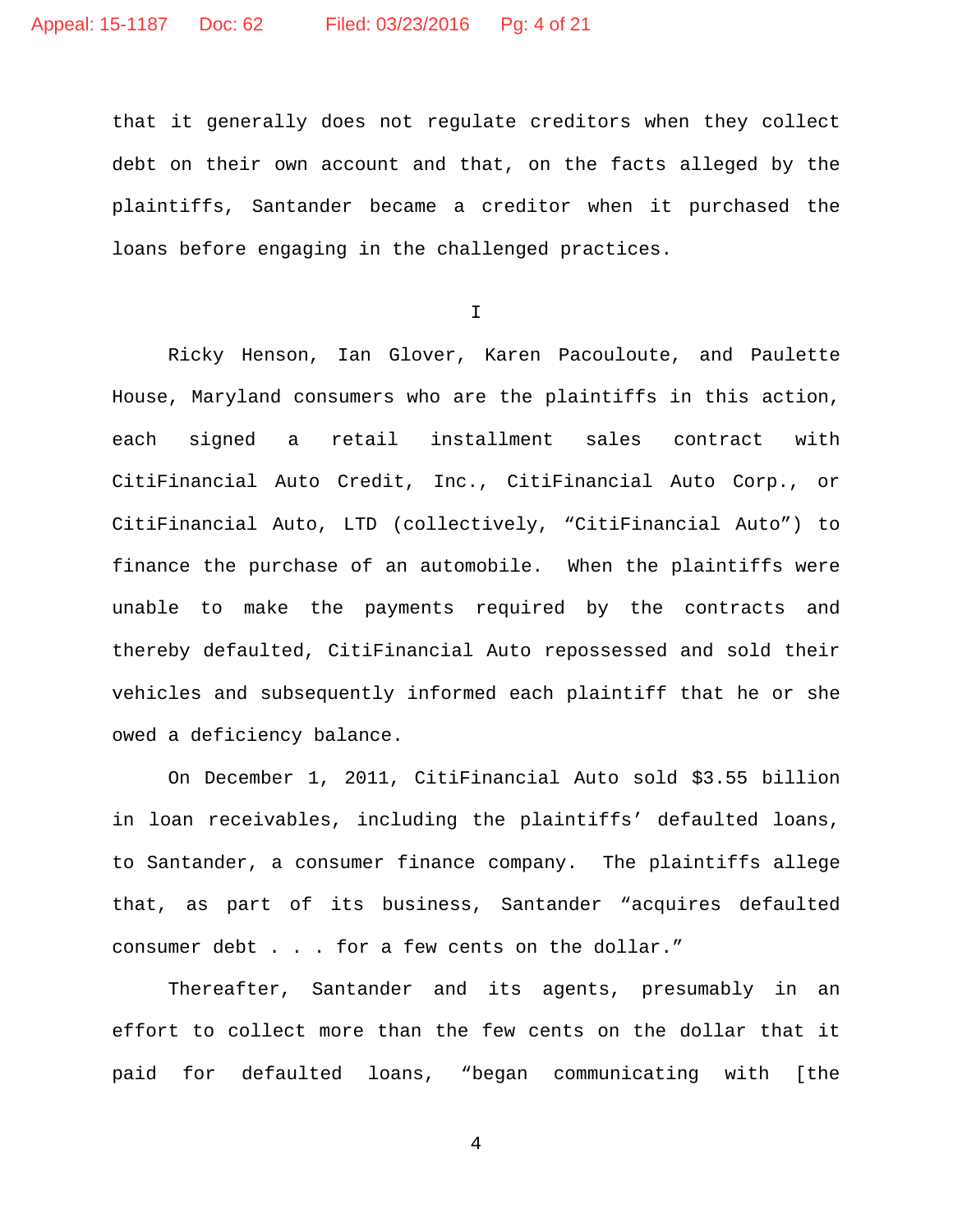plaintiffs] . . . in an attempt to collect on the alleged debts." And during the course of those communications, Santander and its agents allegedly misrepresented the amount of the debt and their entitlement to collect it.

The plaintiffs commenced this action in November 2012 against Santander and its agents, alleging that they violated the FDCPA in pursuing the debts and in the manner they pursued them. In their complaint, they proposed to represent a class of certain debtors "who were subjected to debt collection efforts by Santander Consumer USA, Inc. on or after December 1, 2011," the date on which Santander purchased the receivables from CitiFinancial Auto.

Santander filed a motion to dismiss the complaint against it under Federal Rule of Civil Procedure 12(b)(6) on the ground that the complaint's allegations did not demonstrate that Santander qualified as a "debt collector," as necessary to trigger liability under the FDCPA, and the district court granted the motion by order dated May 6, 2014. In its supporting opinion, the court noted that the FDCPA applies to "debt collectors," as that term is defined in the Act, but not to "creditors collecting debts in their own names and whose primary business is not debt collection." In reaching its conclusion, the court rejected the plaintiffs' argument that, because the plaintiffs' loans were in default when Santander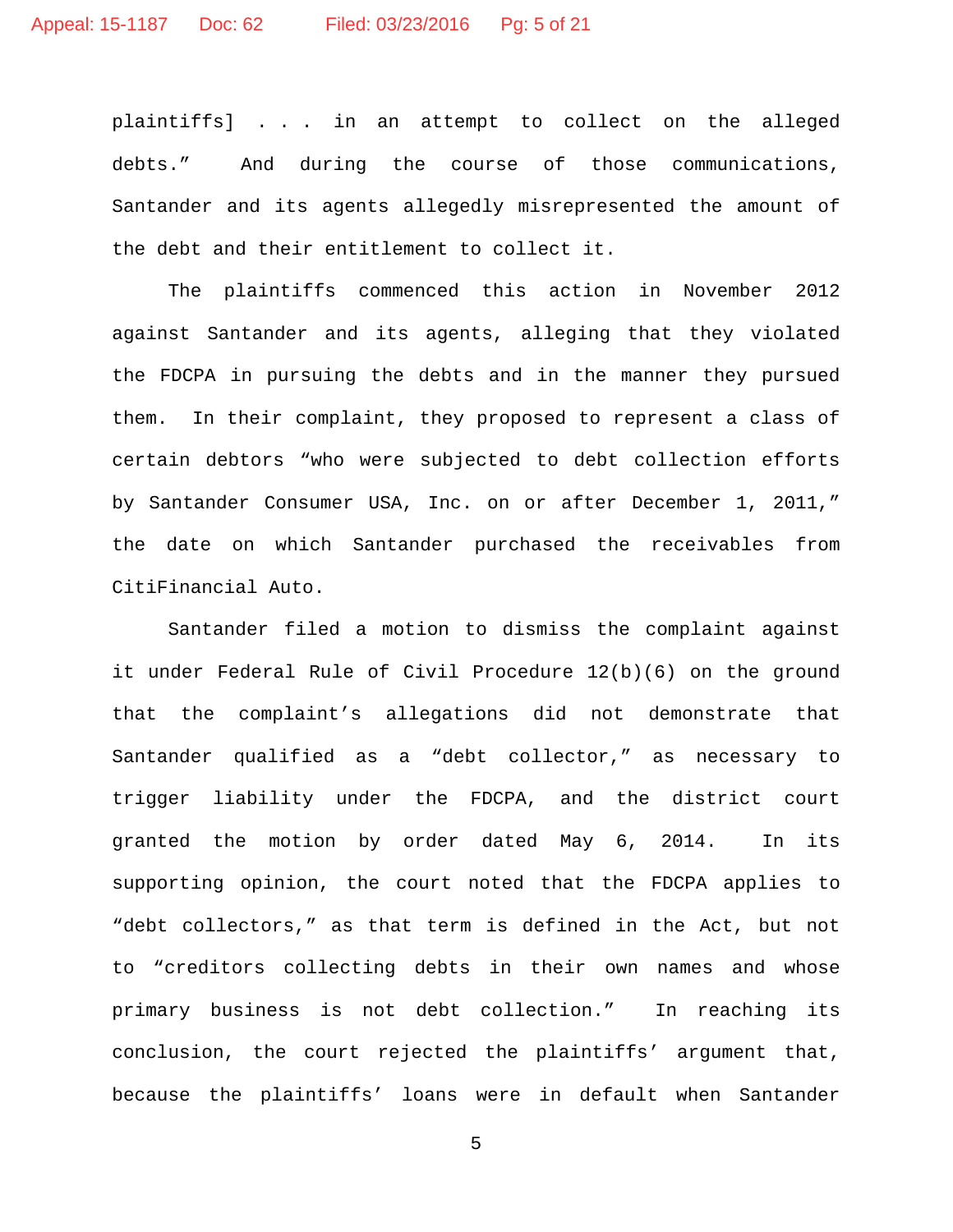acquired them from CitiFinancial Auto, Santander qualified as a debt collector under the FDCPA, rather than as a creditor.

The plaintiffs filed this appeal, presenting the single issue of whether, as necessary to state an FDCPA claim, their complaint adequately alleged that Santander was acting as a "debt collector," as that term is defined in 15 U.S.C. § 1692a(6), when it engaged in the collection practices challenged in the suit.

II

In their brief on appeal, the plaintiffs state their position that Santander was a "debt collector," subject to regulation by the FDCPA, based on the following reasoning:

The terms "debt collector" and "creditor" are mutually exclusive under the FDCPA. An entity can be either a "debt collector" or a "creditor" in any particular<br>transaction. The determining factor of whether an The determining factor of whether an entity is a "debt collector" or "creditor" in any particular transaction when the entity in question is not the originating lender is whether the debt was<br>acquired prior to default or after default. Since acquired prior to default or after default. Santander acquired [the plaintiffs'] debts from the original lender well after each [plaintiff] defaulted on their debt, Santander's collection activities on these defaulted debts make[] it a "debt collector."

(Emphasis added). To make their argument, the plaintiffs rely on their interpretations of 15 U.S.C. §§ 1692a(4) and 1692a(6), which define "creditor" and "debt collector," respectively. Their argument rests on the premise that the FDCPA regulates debt collectors, not creditors, and that the two terms, as used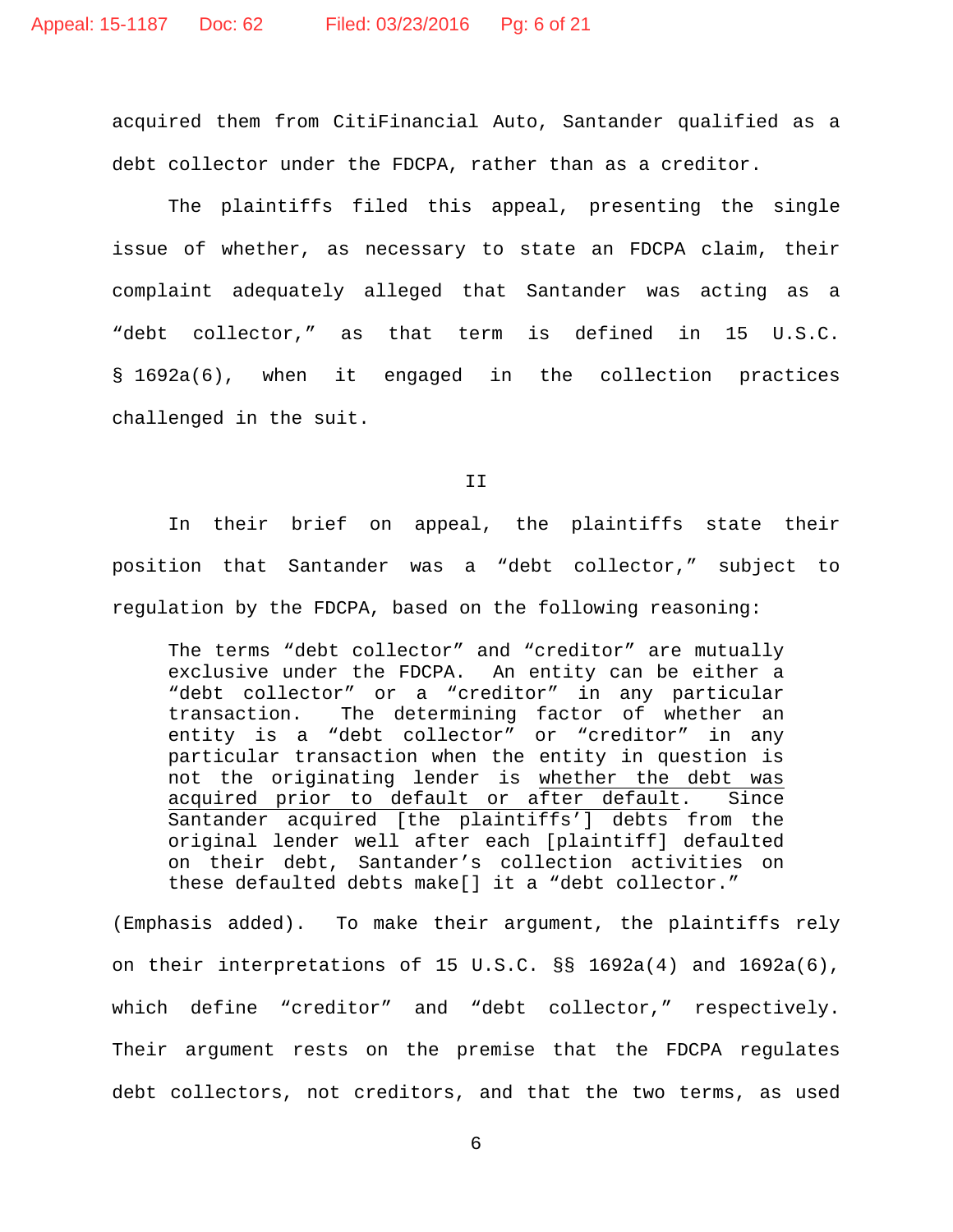in the Act, are mutually exclusive. See Bridge v. Ocwen Fed. Bank, FSB, 681 F.3d 355, 359 (6th Cir. 2012); FTC v. Check Investors, Inc., 502 F.3d 159, 173 (3d Cir. 2007). Thus, they reason, because § 1692a(4) excludes from the definition of creditor "any person to the extent that he receives an assignment or transfer of a debt in default solely for the purpose of facilitating collection of such debt for another," such person must of logical necessity be a debt collector. Because Santander fits, as they argue, the exclusion from the definition of "creditor," it must therefore be a "debt collector." They claim that this conclusion is fortified by one of the exclusions to the definition of "debt collector." See 15 U.S.C. § 1692a(6)(F)(iii) (excluding from the definition of debt collector "any person collecting or attempting to collect any debt . . . owed or due another to the extent such activity . . . concerns a debt which was not in default at the time it was obtained" (emphasis added). At bottom, they maintain that the default status of debt determines whether a purchaser of debt, such as Santander, is a debt collector or a creditor.

The plaintiffs' argument, however, contains several interpretational and logical flaws, such that their interpretation of the FDCPA ultimately stands in tension with its plain language. When arguing from the definition of creditor, they overlook the fact that the exclusion applies only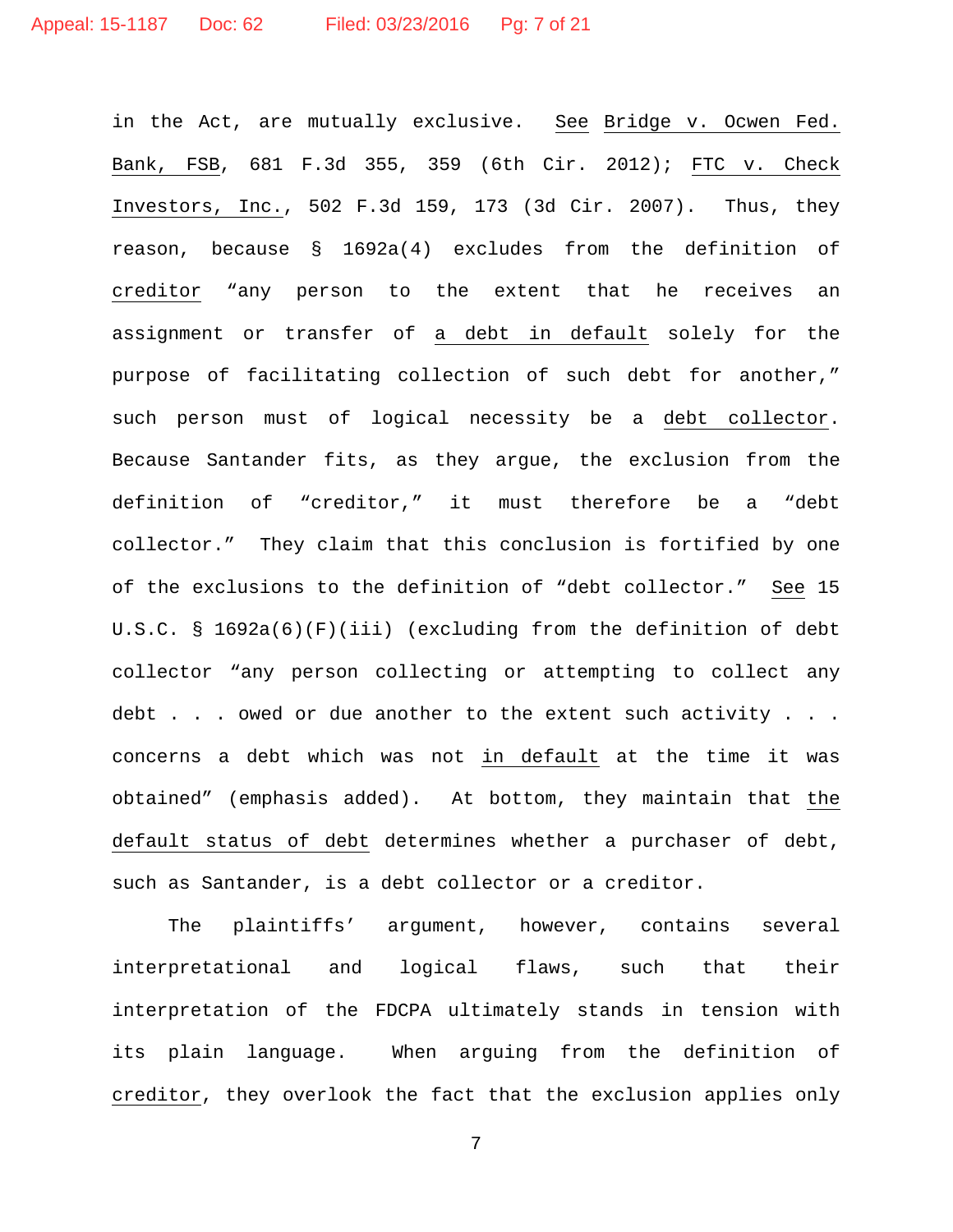to a person who receives defaulted debt "solely for the purpose of facilitating collection . . . for another." 15 U.S.C. § 1692a(4) (emphasis added). Similarly, in relying on the exclusion in  $\S$  1692a(6)(F)(iii), they fail to address whether Santander fits under any definition of "debt collector" before addressing whether the (F)(iii) exclusion applies.

We conclude that the default status of a debt has no bearing on whether a person qualifies as a debt collector under the threshold definition set forth in 15 U.S.C. § 1692a(6). That determination is ordinarily based on whether a person collects debt on behalf of others or for its own account, the main exception being when the "principal purpose" of the person's business is to collect debt.

We begin our explanation by noting at a general level that the FDCPA purports to regulate only the conduct of debt collectors, not creditors, generally distinguishing between the two based on whether the person acts in an agency relationship with the person to whom the borrower is indebted. With limited exceptions, a debt collector thus collects debt on behalf of a creditor. A creditor, on the other hand, is a person to whom the debt is owed, and when a creditor collects its debt for its own account, it is not generally acting as a debt collector.

The FDCPA's definitions of debt collector and creditor bear out this distinction.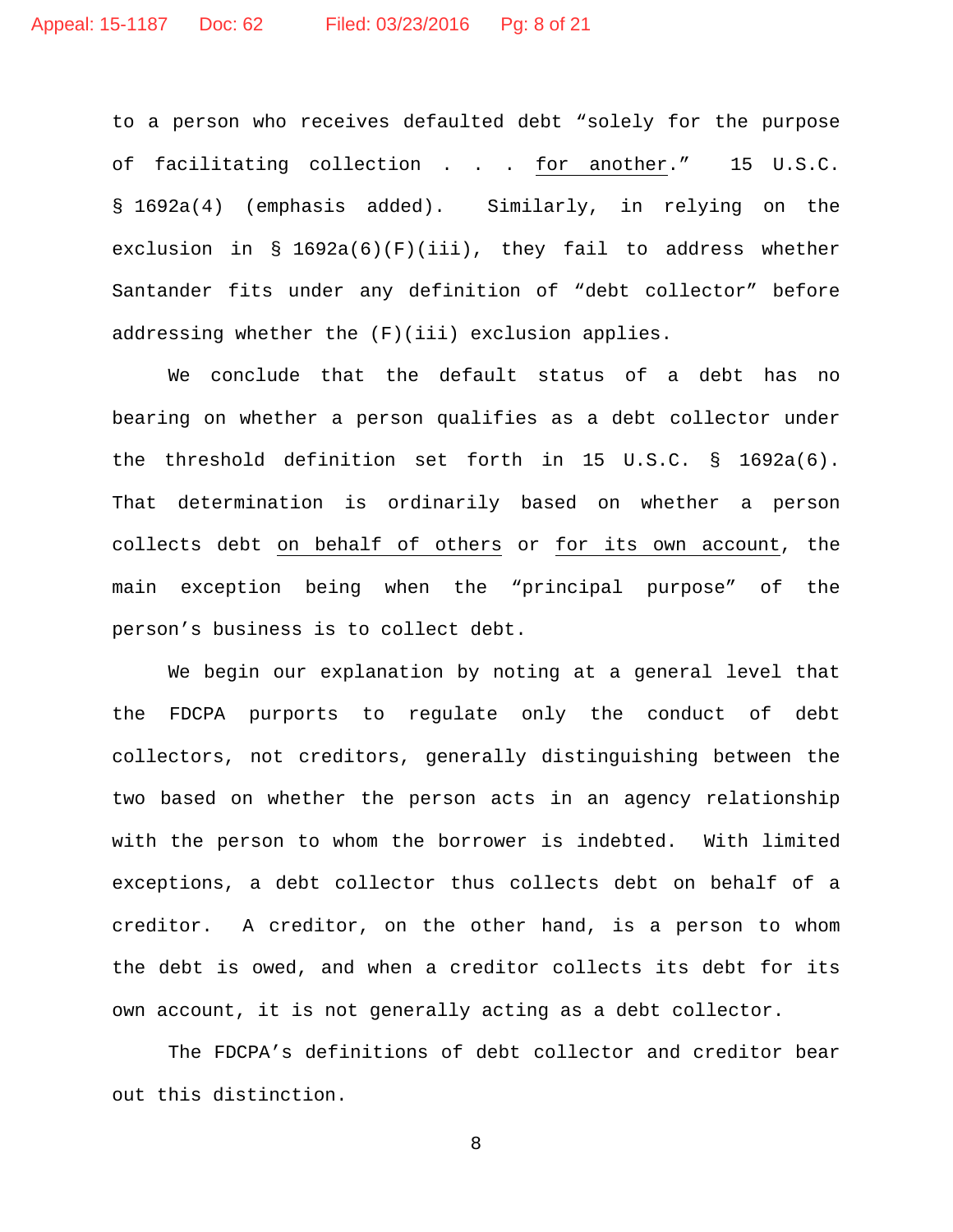The definition of debt collector, which is contained in § 1692a(6), is comprised of two parts. The first part defines the classes of persons that are included within the term "debt collector," while the second part defines those classes of persons that are excluded from the definition of debt collector. The first part, defining those who are included, provides in relevant part:

The term "debt collector" means any person [1] who uses any instrumentality of interstate commerce or the mails in any business the principal purpose of which is the collection of any debts, or [2] who regularly<br>collects or attempts to collect, directly or attempts to collect, directly or indirectly, debts owed or due or asserted to be owed<br>or due another. Notwithstanding the exclusion Notwithstanding the exclusion provided by clause (F) of the last sentence of this paragraph, the term includes any creditor [3] who, in the process of collecting his own debts, uses any name other than his own which would indicate that a third person is collecting or attempting to collect such debts.

15 U.S.C. § 1692a(6) (emphasis added). Stated more simply, this provision defines a debt collector as (1) a person whose principal purpose is to collect debts; (2) a person who regularly collects debts owed to another; or (3) a person who collects its own debts, using a name other than its own as if it were a debt collector.

The second part of § 1692a(6) defines the classes of persons that are excluded from the definition of debt collector, so that a person who meets one of the definitions of debt collector contained in the first part of § 1692a(6) will not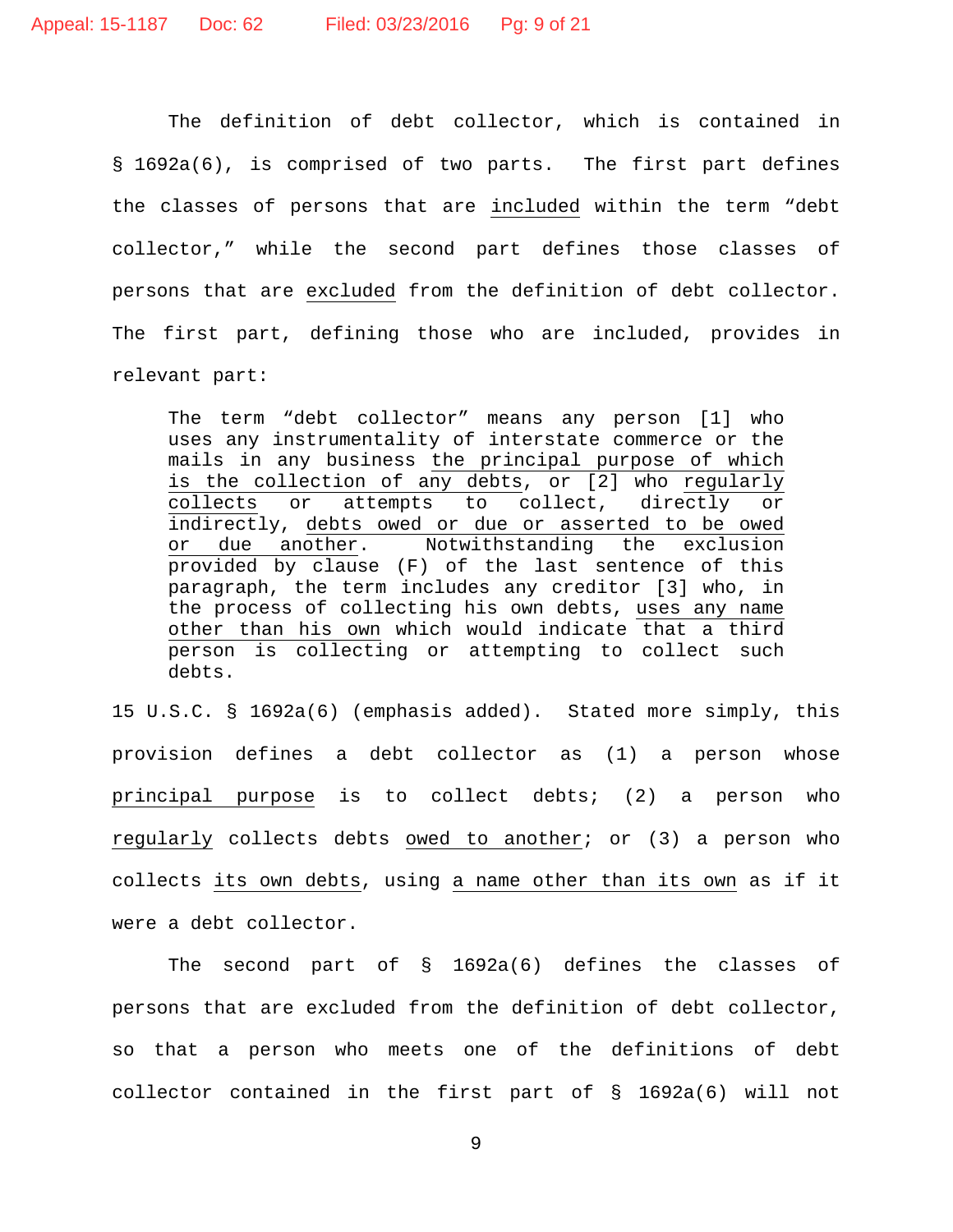qualify as such if it falls within one of the exclusions. As relevant here, exclusion (F)(iii) provides that "[t]he term [debt collector] does not include . . . any person collecting or attempting to collect any debt owed or due or asserted to be owed or due another to the extent such activity . . . concerns a debt which was not in default at the time it was obtained by such person." 15 U.S.C. § 1692a(6)(F)(iii). To simplify, this exclusion means that a person collecting nondefaulted debts on behalf of others is not a debt collector. This exclusion was intended by Congress to protect those entities that function as loan servicers for debt not in default. See S. Rep. No. 95-382, at 3-4 (1977), as reprinted in 1977 U.S.C.C.A.N. 1695, 1698 ("[T]he committee does not intend the definition [of debt collector] to cover the activities of . . . mortgage service companies and others who service outstanding debts for others, so long as the debts were not in default when taken for servicing" (emphasis added)).

Thus, the overall structure of § 1692a(6) makes clear that when assessing whether a person qualifies as a "debt collector," we must first determine whether the person satisfies one of the statutory definitions given in the main text of § 1692a(6) before considering whether that person falls into one of the exclusions contained in subsections § 1692a(6)(A)-(F). If a person does not satisfy one of the definitions in the main text,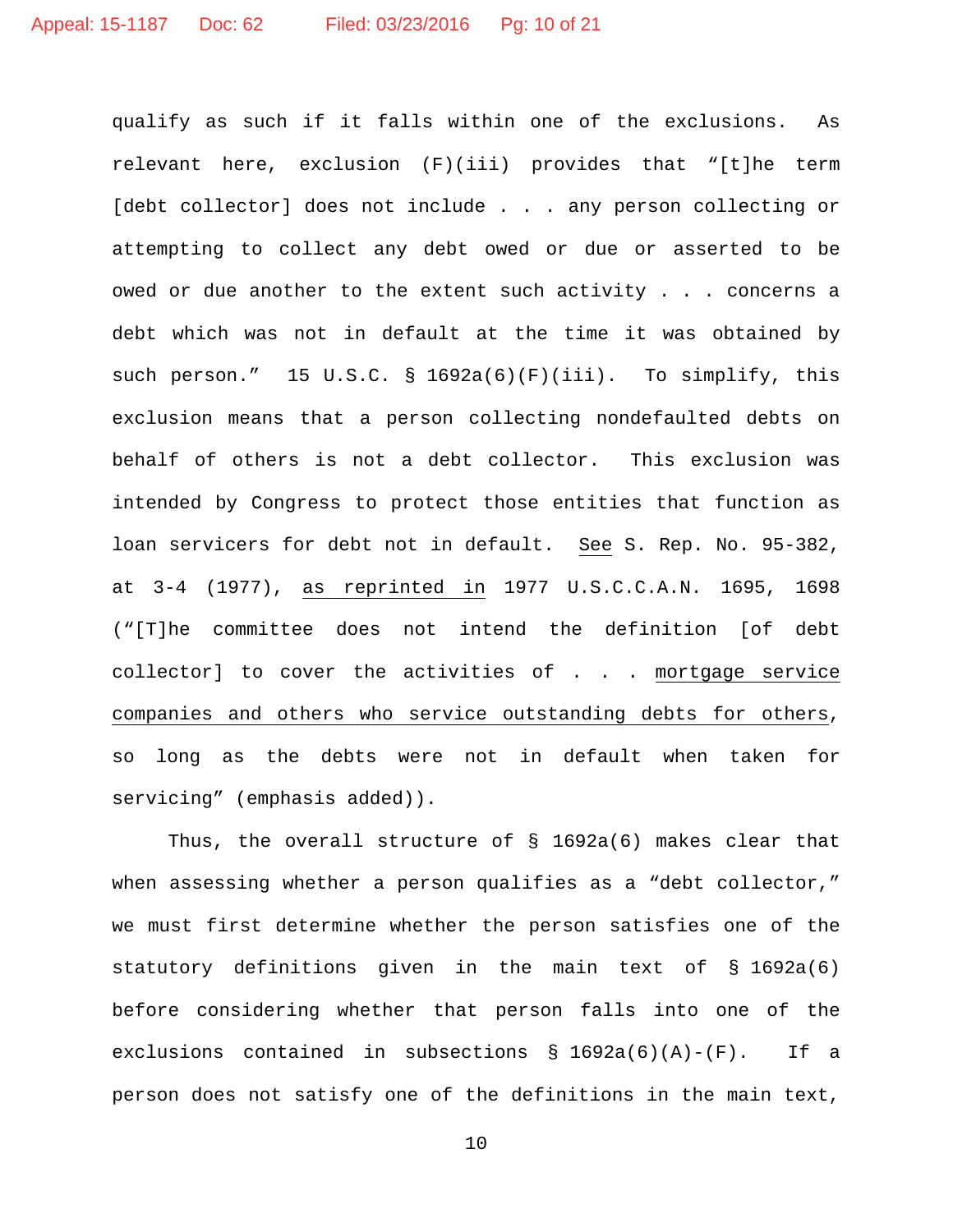the exclusions in subsections  $\S$  1692a(6)(A)-(F) do not come into play. See Davidson v. Capital One Bank (USA), N.A., 797 F.3d 1309, 1314 (11th Cir. 2015) ("[W]here a person does not fall within subsection (F) or any one of the six statutory exclusions, he is not deemed a 'debt collector' as a matter of course. [Instead], . . . he must satisfy the Act's substantive requirements").

The material distinction between a debt collector and a creditor -- at least with respect to the second definition of "debt collector" provided by § 1692a(6) -- is therefore whether a person's regular collection activity is only for itself (a creditor) or whether it regularly collects for others (a debt collector) -- not, as the plaintiffs urge, whether the debt was in default when the person acquired it. See Heintz v. Jenkins, 514 U.S. 291, 293 (1995) ("The Act's definition of the term 'debt collector' includes a person 'who regularly collects or attempts to collect, directly or indirectly, debts owed [to] . . . another'" (alteration in original) (quoting § 1692a(6))); see also Davidson, 797 F.3d at 1315-16 ("The statutory text is entirely transparent. . . . [A] person must regularly collect or attempt to collect debts for others in order to qualify as a 'debt collector' under the second definition of the term"); S. Rep. No. 95-382, at 3 ("The Committee intends the term 'debt collector,' subject to the exclusions discussed below, to cover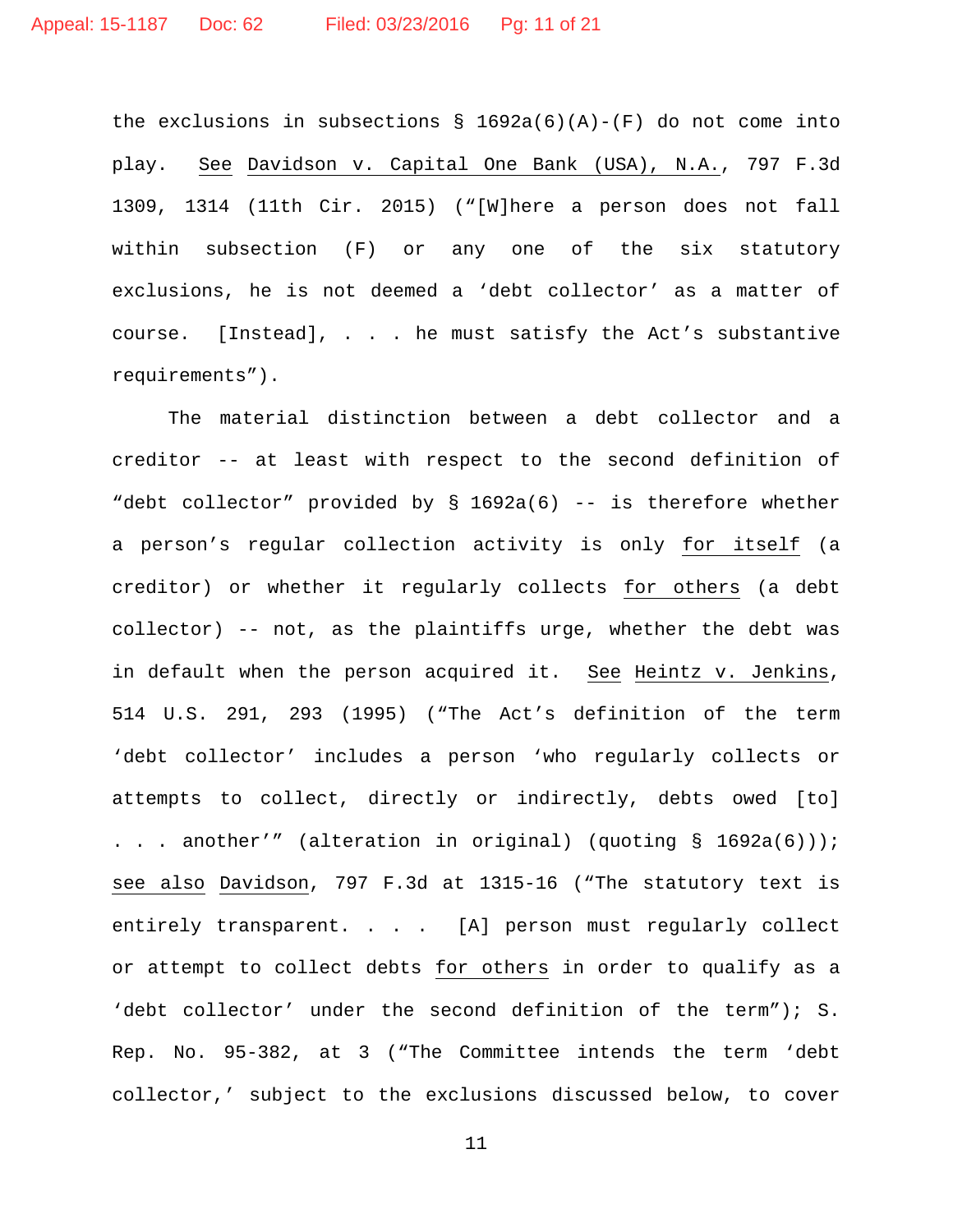all third persons who regularly collect debts for others" (emphasis added)). But see Bridge, 681 F.3d at 359; Ruth v. Triumph P'ships, 577 F.3d 790, 796-97 (7th Cir. 2009); Check Investors, 502 F.3d at 173.

With this interpretation of  $\S$  1692a(6), we turn to the complaint in this case to assess what it states about Santander. The complaint alleges that the plaintiffs borrowed money from CitiFinancial Auto to purchase automobiles and that, when the plaintiffs went into default on the loans, CitiFinancial Auto repossessed and sold their automobiles, leaving them owing deficiency balances. It also alleges that when the loans were in default but before December 1, 2011, Santander was "hired . . . as a servicer to collect" on the loans, presumably on behalf of CitiFinancial Auto.

But the very next paragraph of the complaint alleges that on December 1, 2011, CitiFinancial Auto sold the plaintiffs' loans to Santander. Only thereafter, when Santander began collecting from the plaintiffs on the loans that it had purchased, did Santander engage in the conduct that the plaintiffs allege was in violation of the FDCPA. Specifically, the complaint alleges that after December 1, 2011, Santander improperly contacted the borrowers directly, misrepresented the amounts owed, and misrepresented the fact that Santander was entitled to collect on the loans. Importantly, however, the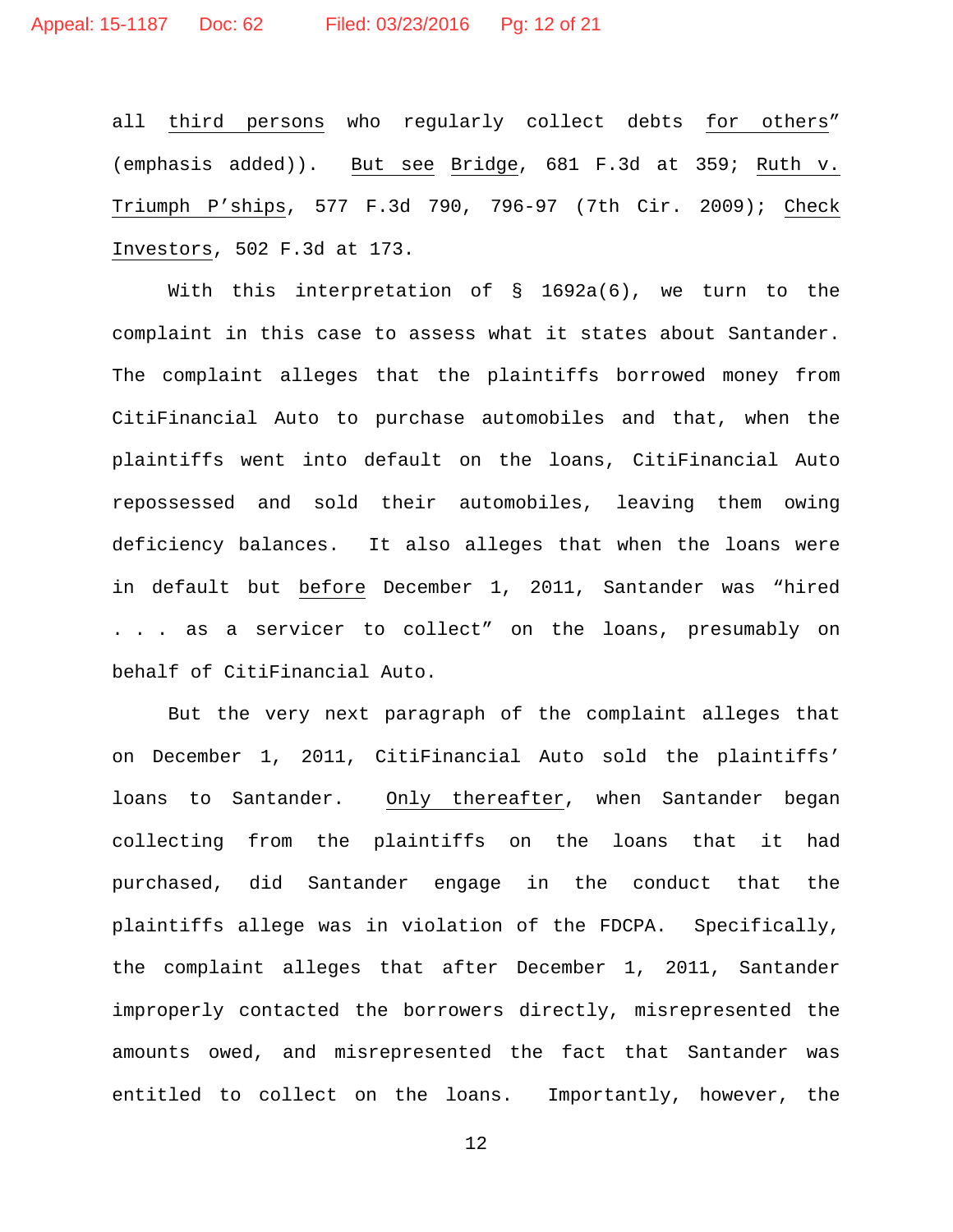complaint does not allege that, when Santander engaged in the allegedly illegal collection practices, it was collecting the debts on behalf of CitiFinancial Auto. Rather, it alleges that CitiFinancial Auto had sold the loans to Santander, presumably "for a few cents on the dollar," thus leaving Santander to collect on the debts for its own account. And this allegation is consistent with public SEC filings, which reveal that Santander purchased \$3.55 billion in loan receivables from CitiFinancial Auto on December 1, 2011, following which Santander presumably attempted to obtain a return by collecting more than a few cents on the dollar through its collection efforts.

Applying these allegations to the definition of debt collector in § 1692a(6), it is apparent that Santander does not fall within the first or third definitions of debt collector. The complaint does not allege, nor do the plaintiffs argue, that Santander's principal business was to collect debt, alleging instead that Santander was a consumer finance company. The complaint also does not allege, nor do the plaintiffs contend, that Santander was using a name other than its own in collecting the debts. Thus, to allege that Santander was a debt collector, the complaint is left to satisfy the second definition of debt collector -- that Santander regularly collects debts owed to others and was doing so here.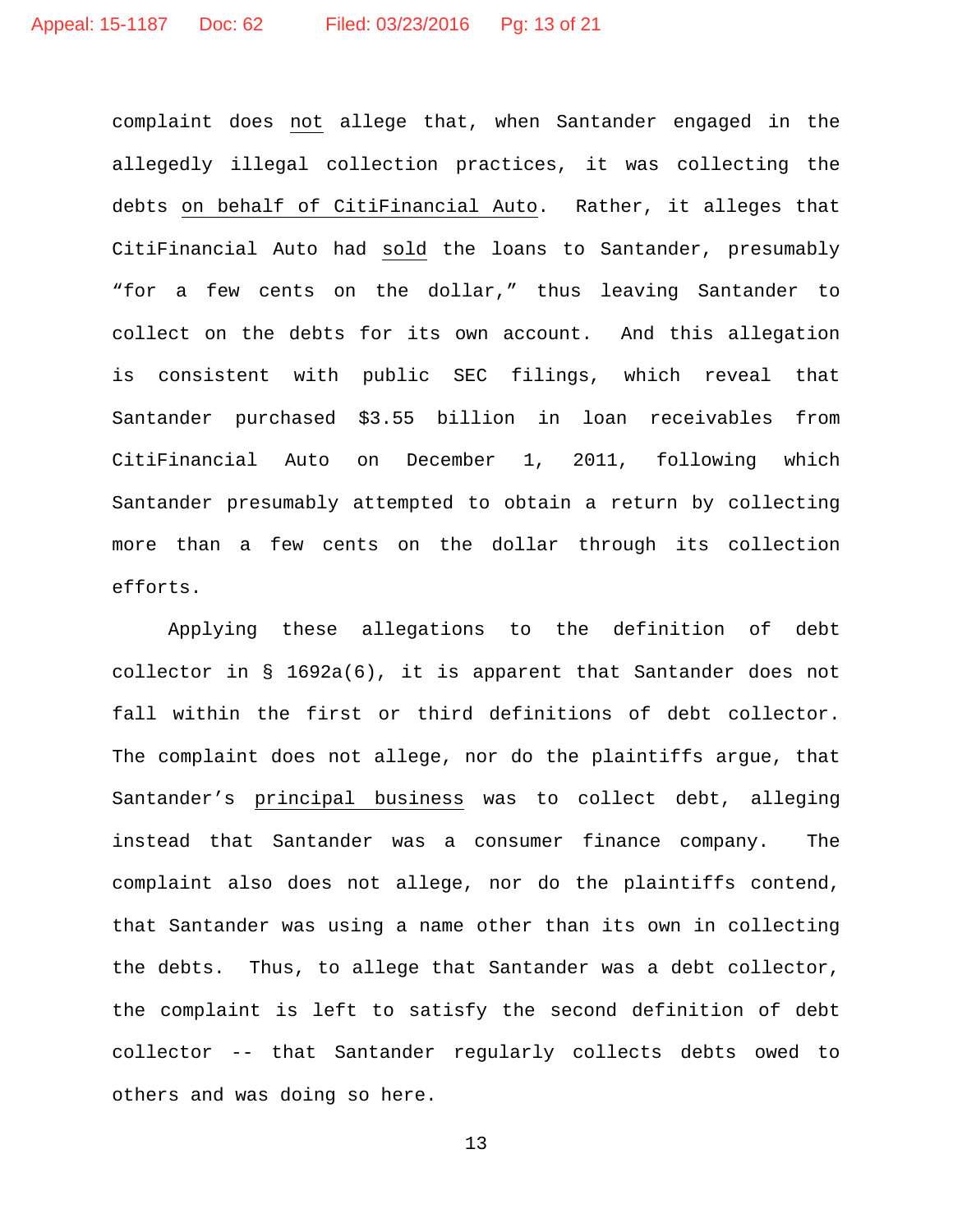Yet, the complaint's allegations also do not satisfy this definition because the debts that Santander was collecting were owed to it, Santander, not to another. This is alleged specifically and unambiguously. The complaint asserts that after Santander purchased the plaintiffs' debts on December 1, 2011 (and became the entity to which the debts were owed), it engaged in collection efforts that violated the FDCPA. Thus, those collection efforts were pursued for its own account, as the loans were then owed to it. Santander was therefore not a person collecting a debt on behalf of another, so as to qualify as a debt collector under the second definition, but on behalf of itself, making it a creditor.

Because the complaint does not satisfy any definition of debt collector, the analysis ends, and the exclusions from the definition of debt collector, on which the plaintiffs rely, have no significance.

Nonetheless, the plaintiffs argue that the default status of a debt is determinative of whether a person who purchased the debt is a debt collector, pointing to exclusion (F)(iii), which excludes from the class of persons defined as a debt collector "any person collecting or attempting to collect any debt owed or due . . . another to the extent such activity . . . concerns a debt which was not in default at the time it was obtained by such person." 15 U.S.C. § 1692a(6)(F)(iii) (emphasis added).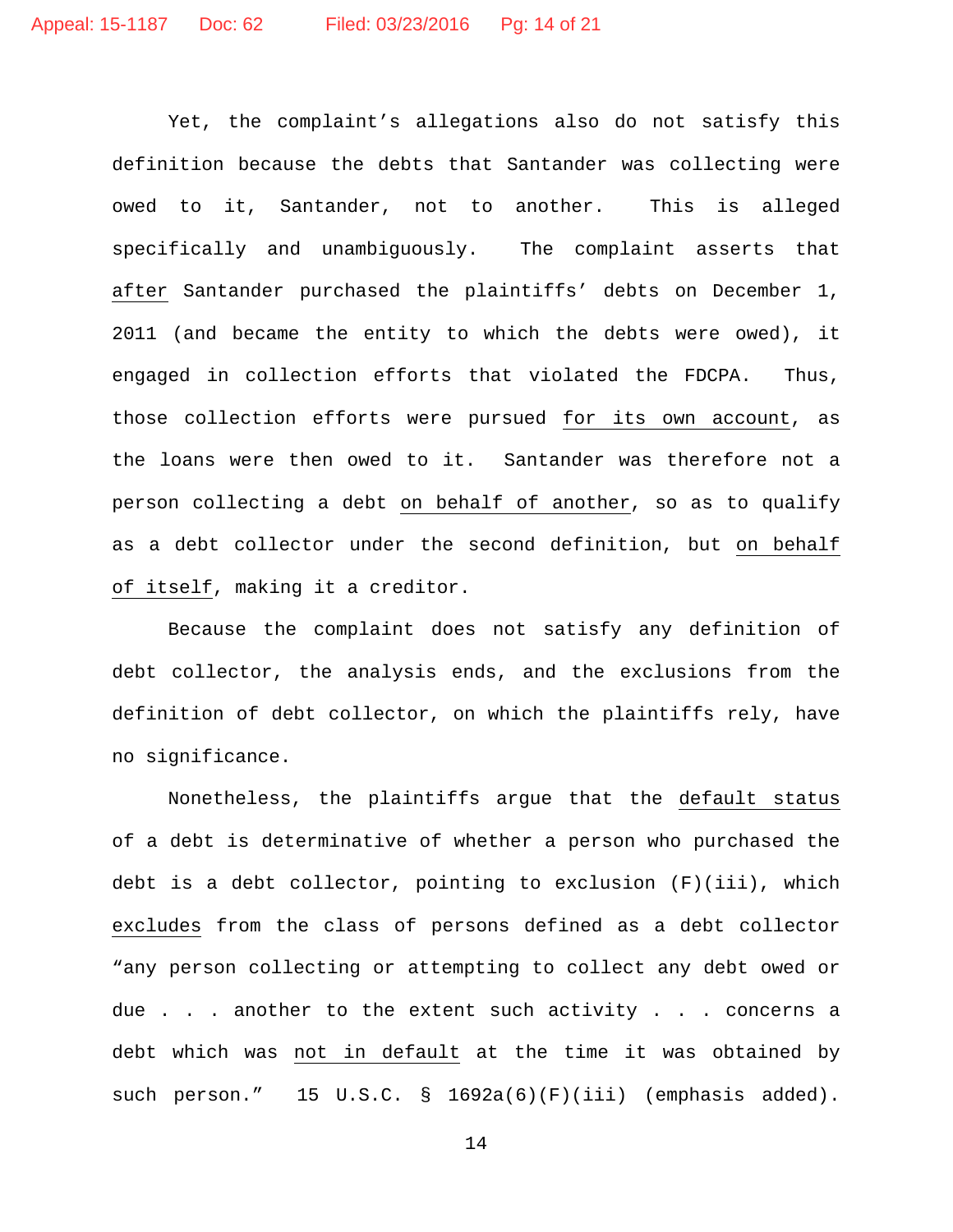They argue that because that provision excludes persons collecting debts not in default, the definition of debt collector must, by a negative pregnant, necessarily include persons collecting defaulted debts that they did not originate. This logic, however, turns the statutory provision upside down, failing to recognize that the FDCPA defines debt collector by reference to those who are included in the various classes and then excludes, among others, the subset of persons who obtain nondefaulted debt to collect on it for others. As noted earlier, this exclusion was included by Congress to protect mortgage service companies and similar loan servicers who acquire debt not in default and service it for a fee. The exclusion thus does not define "debt collector," but rather identifies a class of persons excluded from the definition of "debt collector."

In a similar vein, the plaintiffs argue that the definition of creditor supports their position that the default status of a debt defines whether a person attempting to collect that debt is a debt collector. In making this argument, they rely on the exclusion to the definition of creditor but, in doing so, the plaintiffs again apply the same kind of upside-down logic that relies on an inaccurate premise and a negative pregnant that does not follow.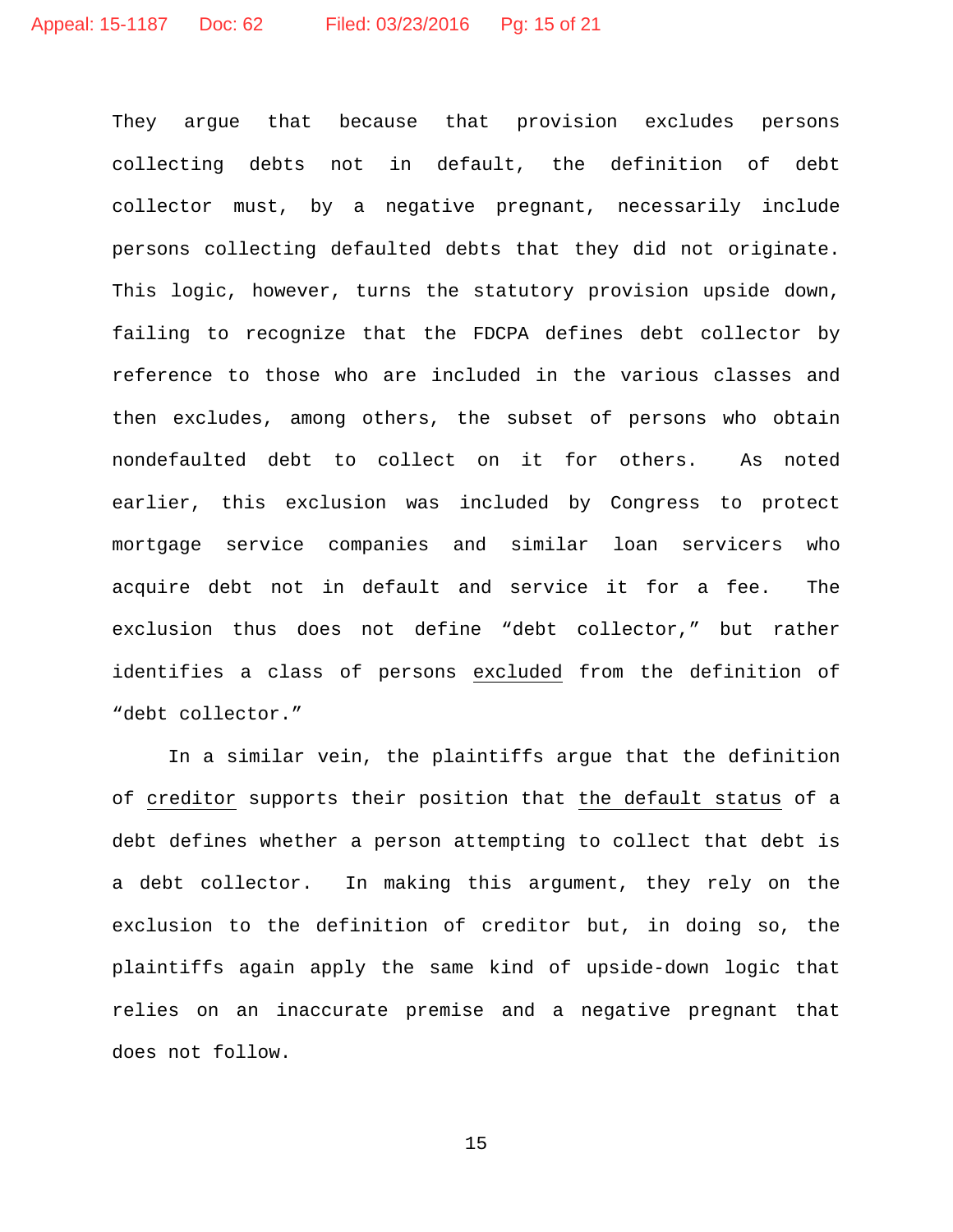The term "creditor" is defined by the FDCPA as "any person who offers or extends credit creating a debt or to whom a debt is owed." 15 U.S.C. § 1692a(4). The definition then excludes "any person to the extent that he receives an assignment or transfer of a debt in default solely for the purpose of facilitating collection of such debt for another." Id. The plaintiffs argue that Santander fits the creditor exclusion and therefore must necessarily be a debt collector.

The logic does not follow, mainly because debt collector is defined separately and that definition, rather than some implied definition, is determinative. But the logic is flawed even more fundamentally because the premise that Santander satisfies the exclusion is incorrect. In arguing that Santander satisfies the exclusion, the plaintiffs recharacterize the facts they alleged in the complaint, stating in their brief that, "although Santander currently owns [the plaintiffs'] debts, those debts were assigned to Santander after default and solely for the purpose of facilitating collection of the debts for CitiFinancial [Auto]." (Emphasis added). But the facts that the plaintiffs presume in their brief are not the facts of their complaint. The complaint alleges that CitiFinancial Auto sold the loans to Santander and that Santander thereafter attempted to collect on them for its own account. Santander was, at the time of its allegedly illegal collection conduct, the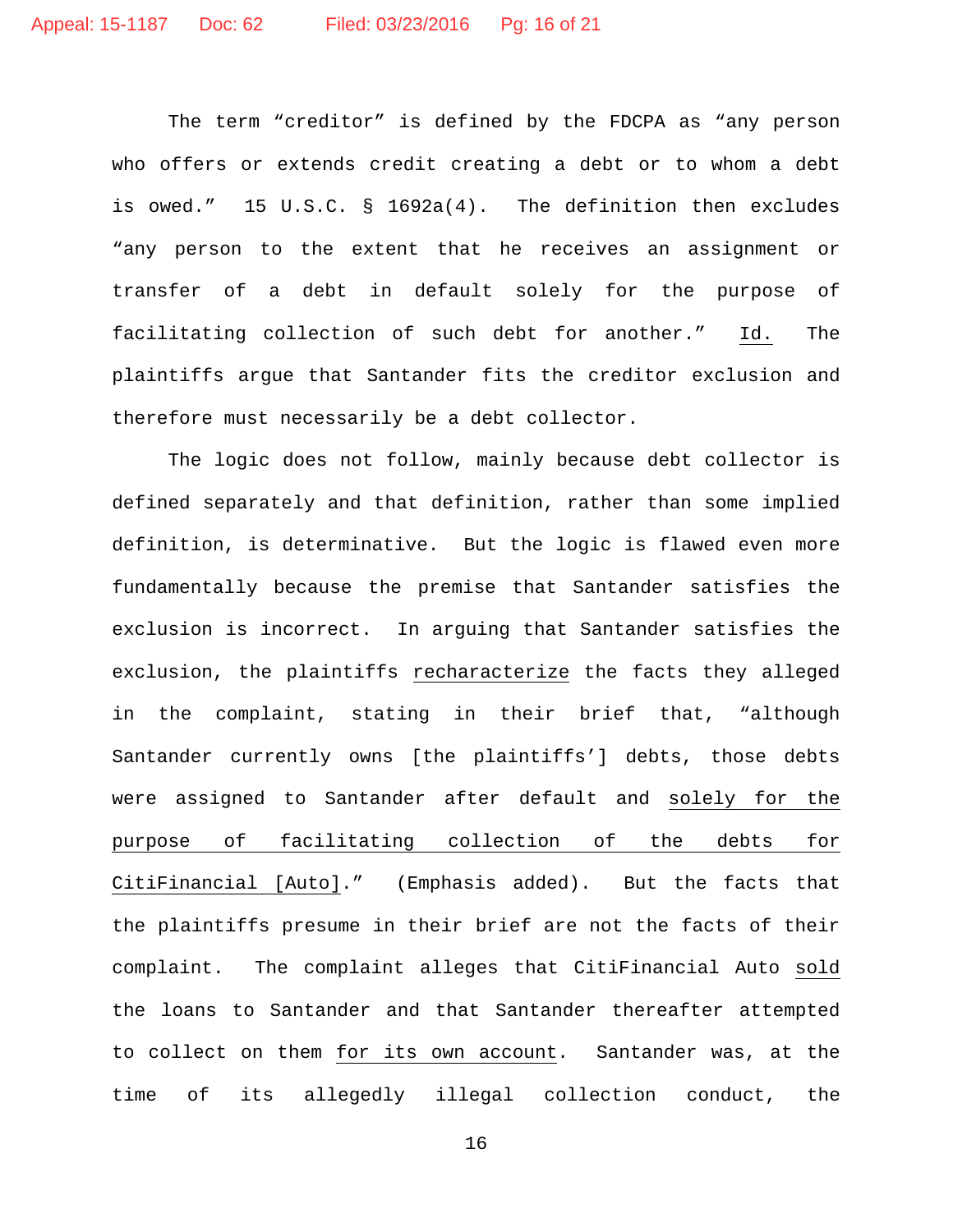plaintiffs' creditor, and nothing in the complaint suggests that it was acting on behalf of CitiFinancial Auto. The complaint does allege that before CitiFinancial Auto sold the loans to Santander, CitiFinancial Auto had "hired" Santander as a servicer to collect the plaintiffs' defaulted debt. But any conduct that Santander might have carried out as a debt servicer on CitiFinancial Auto's behalf was carried out before the debts were sold to Santander and before Santander engaged in the allegedly illegal collection conduct.

Apart from their argument based on the default status of debt, the plaintiffs also seek to avoid the interpretation of "debt collector" that we make, arguing that the second definition of debt collector in § 1692a(6) includes two separate classes of persons, one of which regularly collects "debts owed or due" and the other of which regularly collects "debts . . . asserted to be owed or due another." They argue that Santander fits into the first class of persons, even if it does not fit into the second, because the word "another" applies only to the second. To make this argument, however, the plaintiffs break in two the singular statutory phrase in § 1692a(6), which defines debt collector as including any person who "regularly collects or attempts to collect . . . debts owed or due or asserted to be owed or due another," 15 U.S.C. § 1692a(6) (emphasis added), arguing that the term "another" modifies only the portion of the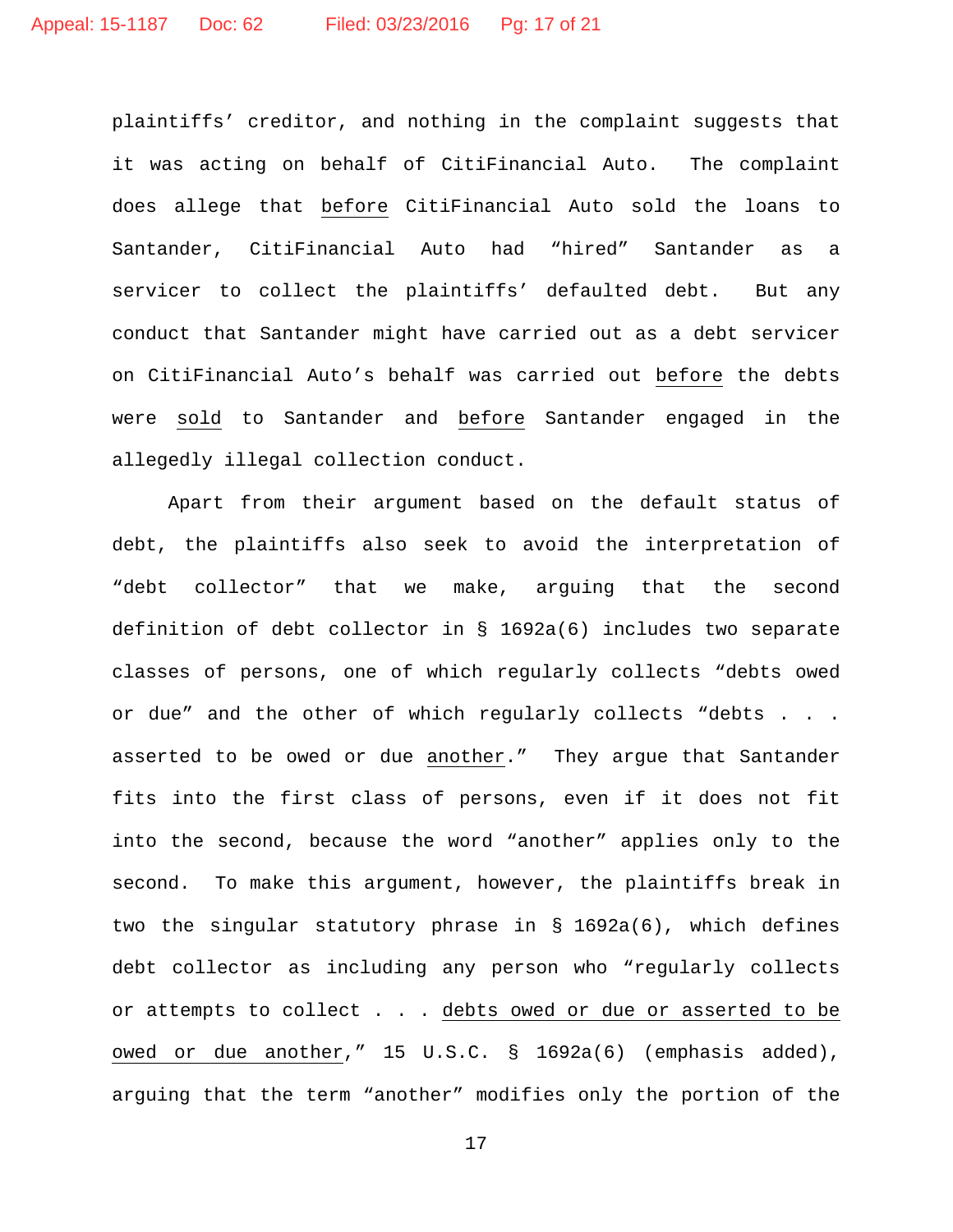last phrase, "asserted to be owed or due another." We do not agree. While Congress did break up the definition of debt collector in § 1692a(6), defining several distinct classes of persons who qualify as a debt collector, it did not divide the "regularly collects" phrase. As the phrase is written, the word "another" modifies both "owed or due" and "asserted to be owed or due," so that the phrase defines a debt collector as including a person who collects debt due another or asserted to be due another. Cf. Paroline v. United States, 134 S. Ct. 1710, 1721 (2014) ("When several words are followed by a clause which is applicable as much to the first and other words as to the last, the natural construction of the language demands that the clause be read as applicable to all" (quoting Porto Rico Ry., Light & Power Co. v. Mor, 253 U.S. 345, 348 (1920))).

In another attempt to avoid our interpretation, the plaintiffs argue that "debts owed or due another" could refer to debts that were due another either when they were first incurred or at the time of the collection activity. Thus, according to the plaintiffs, when Santander collected on the debts that it had purchased, it could be seen as having acted to collect the debts of another because the loans were originally due to CitiFinancial Auto. This argument, however, is no more persuasive. Insofar as Congress was regulating debt-collector conduct, defining the term "debt collector" to include a person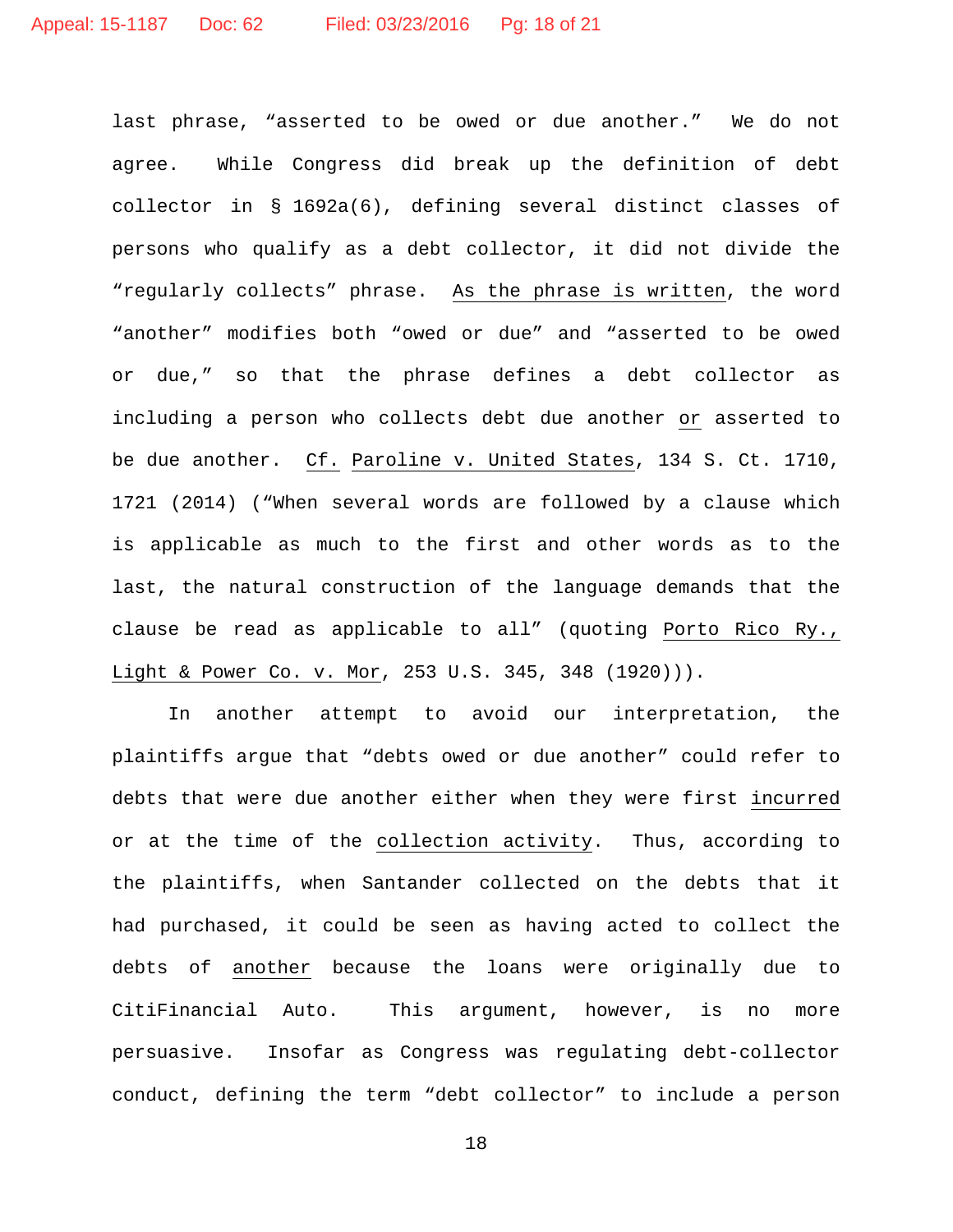who regularly collects debts owed to another, it had to be referring to debts as they existed at the time of the conduct that is subject to regulation. See Davidson, 797 F.3d at 1318 ("[O]ur inquiry under § 1692a(6) is not whether Capital One regularly collects on debts originally owed or due another and now owed to Capital One; our inquiry is whether Capital One regularly collects on debts owed or due another at the time of collection"); see also Schlegel v. Wells Fargo Bank, NA, 720 F.3d 1204, 1209 (9th Cir. 2013) ("The statute is not susceptible to the [plaintiffs'] interpretation that 'owed or due another' means 'originally owed or due another'").

Finally, the plaintiffs argue that because Santander had, before December 1, 2011, been a debt collector with respect to their loans, it remained a debt collector after it purchased their loans and thereafter collected on them. They suggest that Santander's status as a debt collector, generally, made it subject to regulation. As they summarize:

In order for this Court to hold that Santander is not a "debt collector" with respect to [plaintiffs'] defaulted debts, this Court would have to create a loophole in the FDCPA that allows an entity acting as a "debt collector" while servicing . . . defaulted debts to become a "creditor" simply by purchasing the defaulted debt it was collecting for another.

Again, we reject this argument. Under the plaintiffs' interpretation, a company such as Santander -- which, as a consumer finance company, lends money, services loans, collects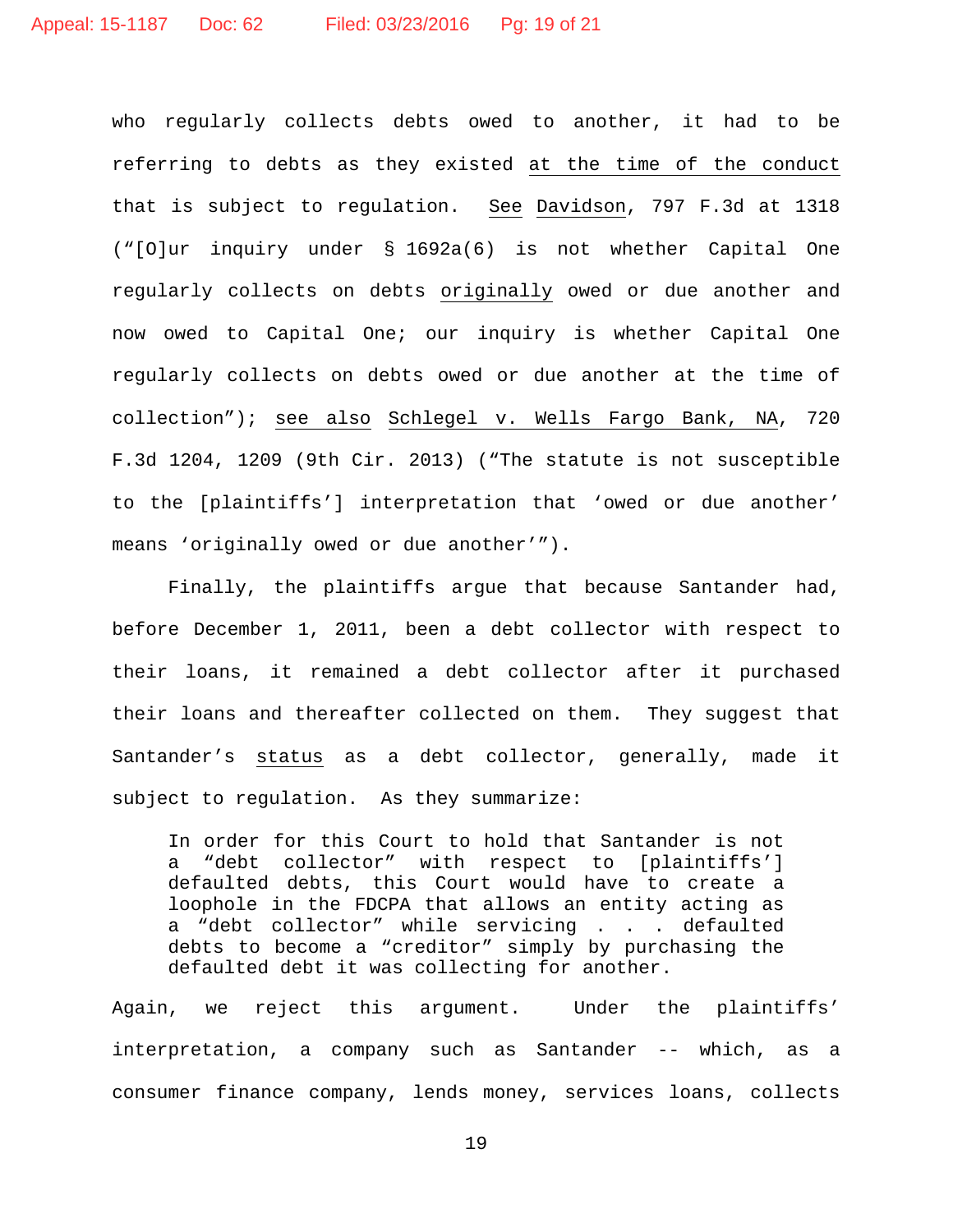debt for itself, collects debt for others, and otherwise engages in borrowing and investing its capital -- would be subject to the FDCPA for all of its collection activities simply because one of its several activities involves the collection of debts for others. Congress did not intend this. Rather, it aimed at abusive conduct by persons who were acting as debt collectors. See 15 U.S.C. § 1692(e) ("It is the purpose of this subchapter to eliminate abusive debt collection practices by debt collectors"). It therefore provided that, barring application of one of the exclusions, an entity that "collects or attempts to collect . . . debts owed or due . . . another" on a regular basis qualifies as a debt collector when it engages in collection activity on behalf of another. Id. § 1692a(6). But when that same entity acts to collect its own debts, it is acting as a creditor, not a debt collector. See id. §§ 1692a(4), 1692a(6). Santander is therefore subject to the FDCPA only when acting as a "debt collector" as defined in § 1692a(6). Were it otherwise, every creditor that collects on its own loans and that also engages in the business of regularly collecting debts on behalf of others would be pulled under the regulation of the FDCPA not just when it collects for others, but also when it collects for itself.

At bottom, a valid claim under the FDCPA inherently requires the coming together of all the statutory elements at